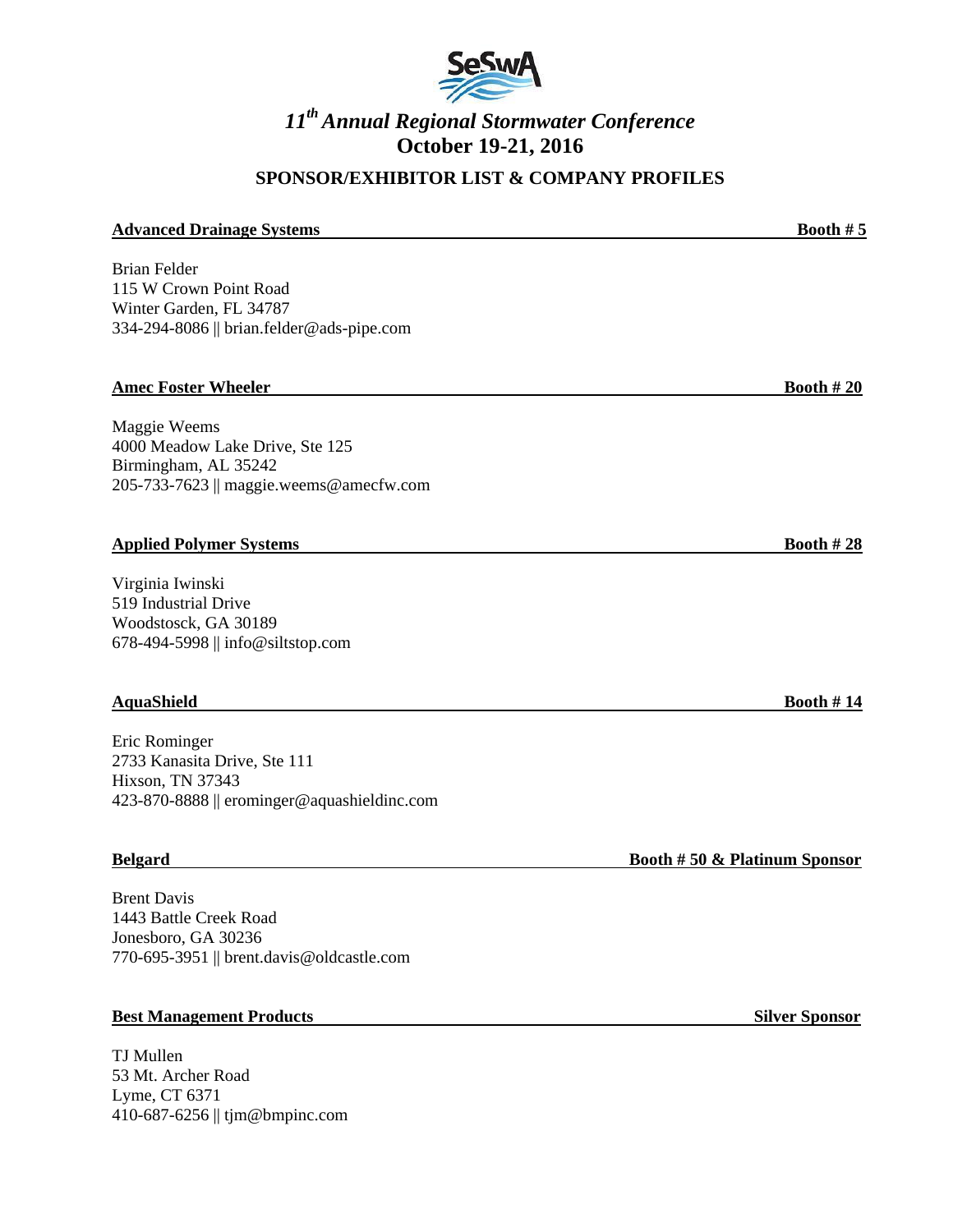

## **SPONSOR/EXHIBITOR LIST & COMPANY PROFILES**

# **Blocksom and Company Booth # 30** Augie Brazys 450 St. John Road, Ste 710 Michigan City, IN 46360 219-878-4438 || augie@blocksom.com **Brentwood Industries Booth # 15** Dylan Faircloth 500 Spring Ridge Drive Reading, PA 19610 610-374-5109 || stormtank@brentwoodindustries.com **Brown and Caldwell Lanyard Sponsor Caldwell** Aylin Lewallen

990 Hammond Drive, Ste 400 Atlanta, GA 30328 770-673-3600 || alewallen@brwncald.com

### **CBI Systems Booth # 31**

Ty Garmon 3120 Fannin Street Beaumont, TX 77701 409-835-3095 || tgarmon@ljaengineering.com

### **CDM Smith Gold Sponsor**

David Mason 210 25th Avenue N, Ste 1102 Nashville, TN 37203 615-340-6516 || masond@cdmsmith.com

### **Coastal Construction Products Booth # 1 & 2**

Yon Hammel 3401 Philips Hwy Jacksonville, FL 32207 888-398-7177 || yon.hammel@coastal-fla.com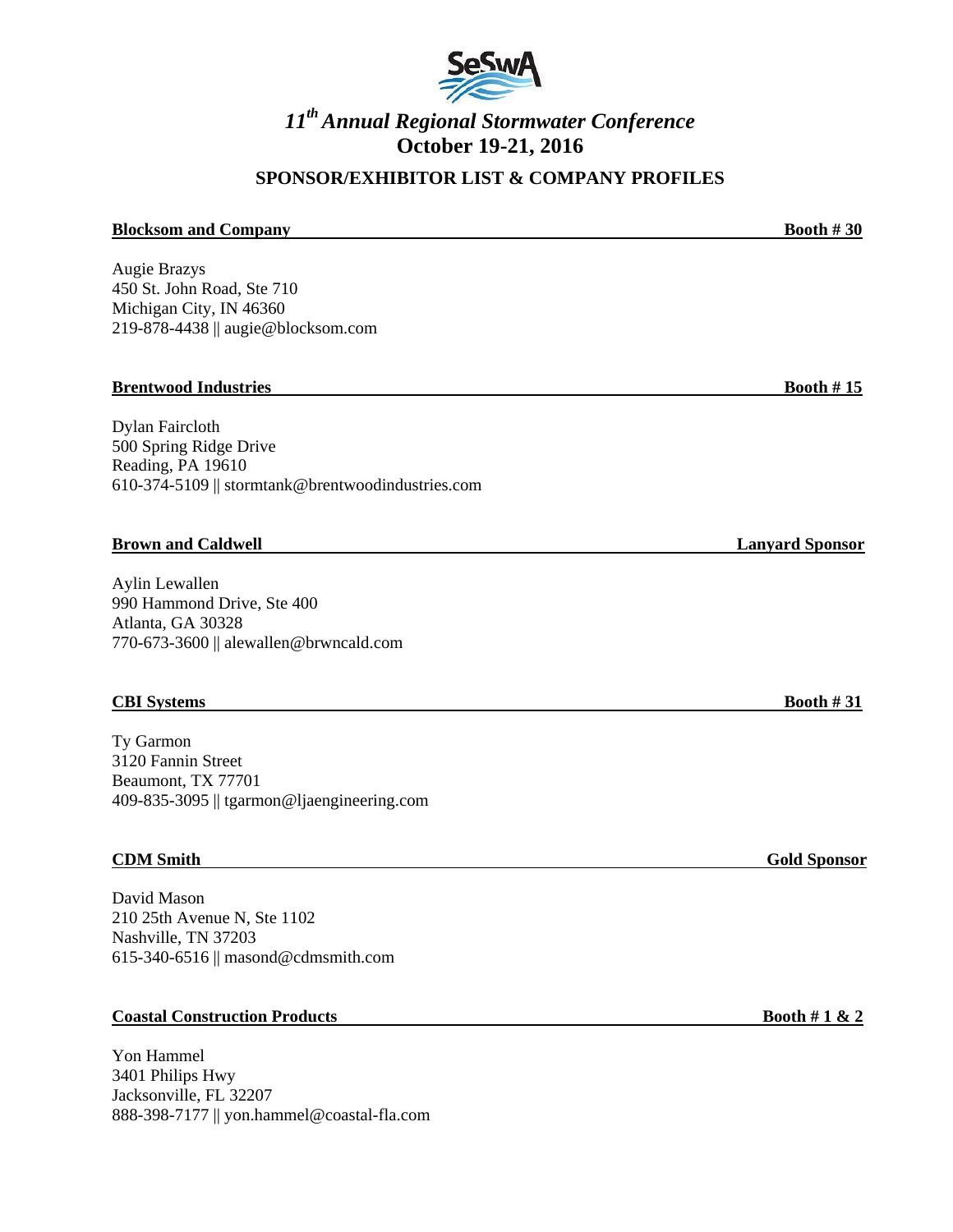

## **SPONSOR/EXHIBITOR LIST & COMPANY PROFILES**

# **Cultec Booth # 8** Jon Shell 878 Federal Road Brookfield, CT 6804 201-704-1988 || jshell@cultec.com **Eureka Water Probes Booth # 7** Jonathan Evans 2113 Wells Branch Pkwy, Ste 4400 Austin, TX 78728 678-765-7118 || jevans@waterprobes.com **Filtrexx Booth # 32** Doug Schumaker 61 N Cleveland Massillon Road, Ste E Akron, OH 44333 423-440-5968 || doug.schumaker@filtrexx.com **FLEXAMAT Booth # 11** John Slupecki 10481 Valentine Road S Tallahassee, FL 32317

**Foley Products Booth # 10**

Kelley Llyod 2236 Avanti Lane Hoover, AL 35226 205-718-3993 || klloyd@foleyproducts.com

850-408-8954 || john@flexamat.com

Jason Hewatt 625 B Hancock Industrial Way Athens, GA 30605 706-286-5080 || Jason.Hewatt@forterrabp.com

**Forterra Booth # 21 & Silver Sponsor**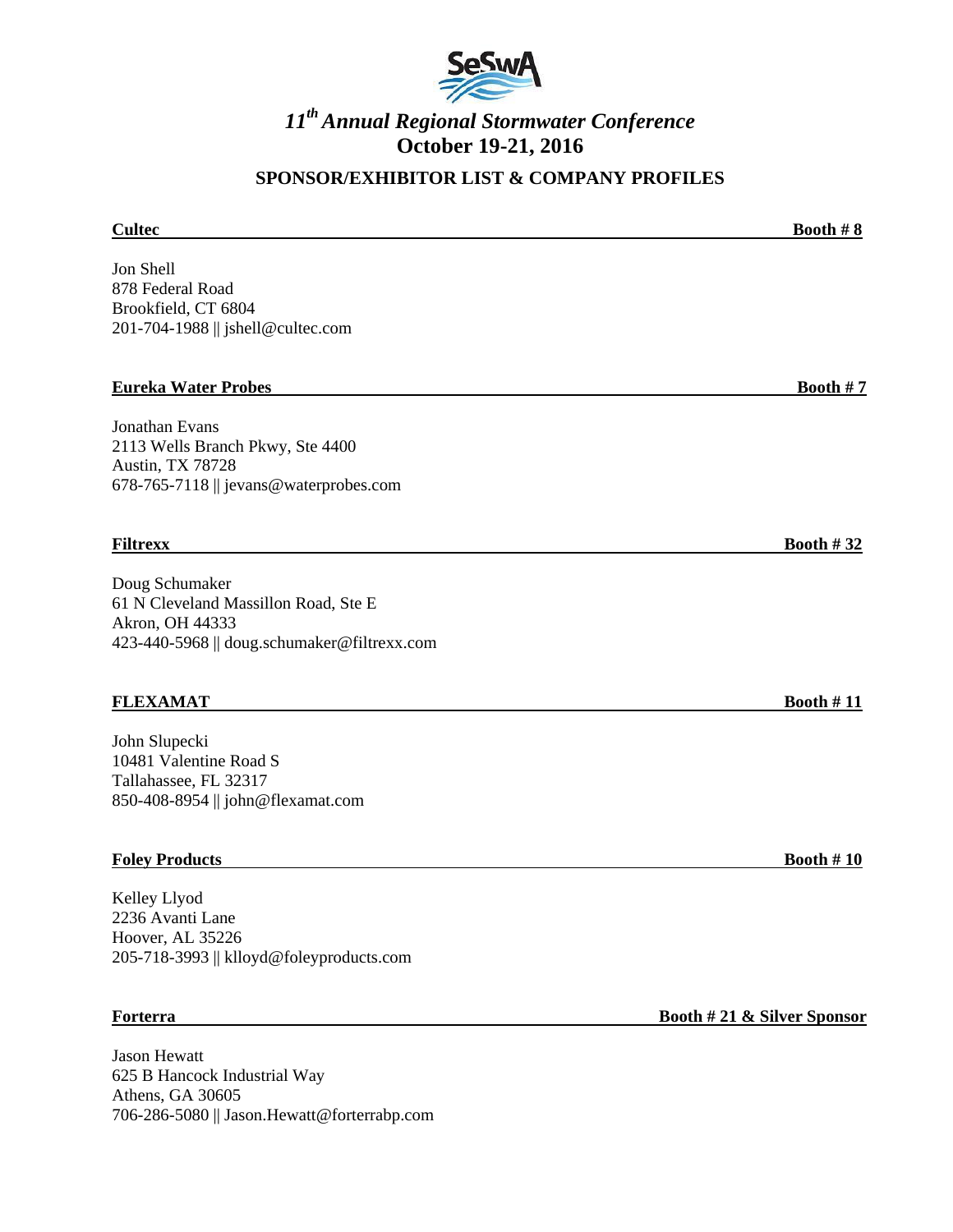

## **SPONSOR/EXHIBITOR LIST & COMPANY PROFILES**

# **GEI Works Booth # 37** James Garris 100 B Industrial Park Blvd Sebastian, FL 32958 772-646-0597 || jgarris@geiworks.com **Hopping Green & Sams Silver Sponsor Assumed Burguers and Silver Sponsor Silver Sponsor** Mohammad Jazil 119 S Monroe Street, Ste 300 Tallahassee, FL 32301 850-222-7500 || mohammadj@hgslaw.com **Howco Booth # 49** Todd Howell 1241 Victoria Crossing Watkinsville, GA 30101 706-818-0320 || etoddhowell@gmail.com **Hydro International Booth # 4** Will Hall 385 Merrydale Drive Marietta, GA 30064 678-383-1736 || whall@hydro-int.com

### **Inland Pipe Rehabilitation Booth # 33**

Jake Crowe 5207 Brer Rabbit Road Stone Mountain, GA 30083 803-206-2444 || jcrowe@teamipr.com

### **Mar Mac Construction Products Booth # 22**

Cortis Calk PO Box 447 Mc Bee, SC 29101 843-335-6749 || cort.calk@marmac.com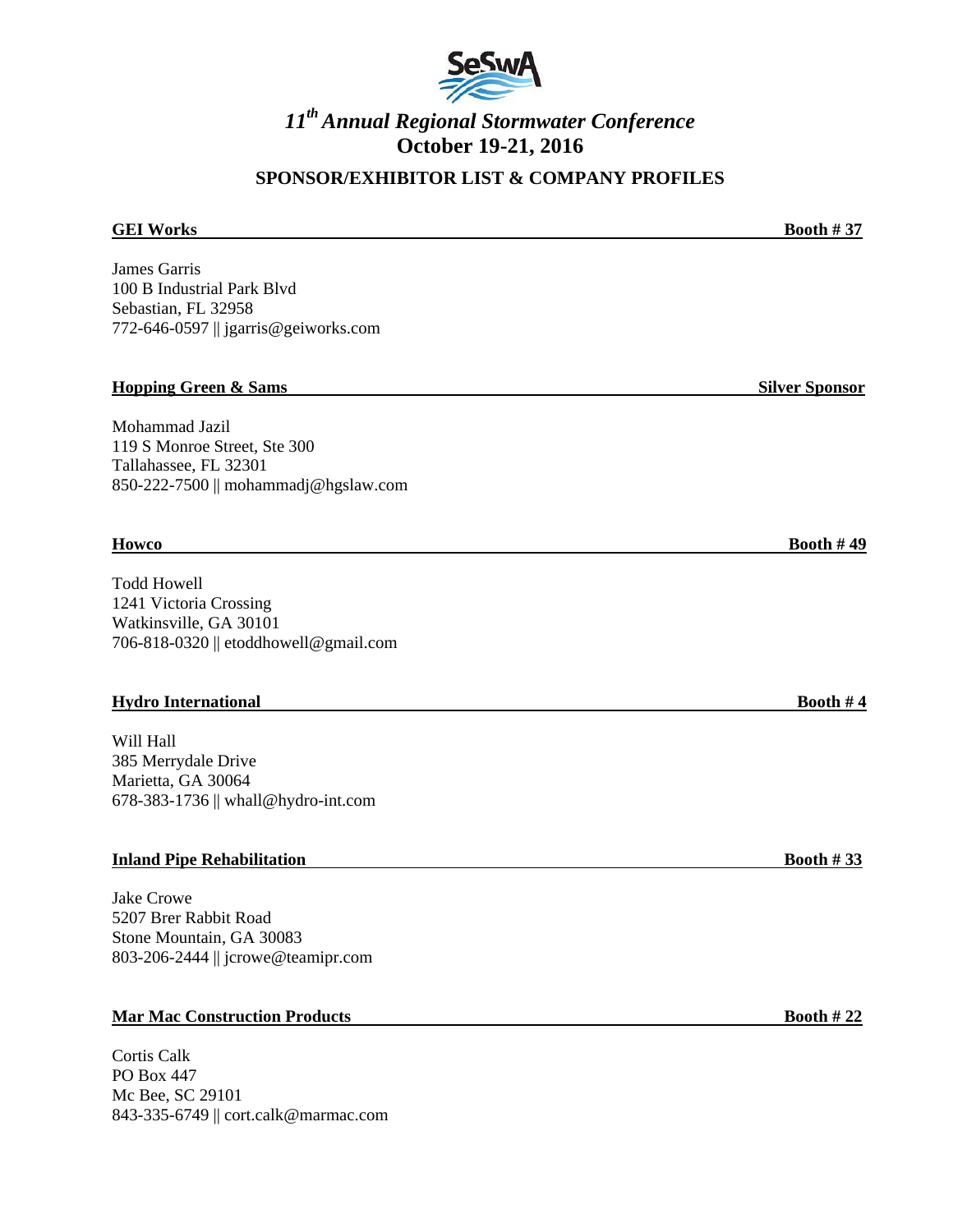

## **SPONSOR/EXHIBITOR LIST & COMPANY PROFILES**

#### **Modular Wetlands Systems Booth # 26**

Will Harris 398 Via El Centro Oceanside, CA 92058 760-433-7640 || wharris@biocleanenvironmental.com

#### **Musclewall Booth # 41**

Donnie Henry 9219 Katy Fwy #263 Houston, TX 77024 832-993-1250 || donnie@musclewall.com

#### **Oldcastle Precast Booth # 27**

Skip Short 7921 Southpark Plaza, Ste 200 Littleton, CO 80120 770-519-9785 || Skip.Short@oldcastle.com

#### **Osborn Contract Services Booth # 42**

John Brazell 125 Sunbelt Court Greer, SC 29650 864-877-2535 || john@osborninc.com

### **OTT Hydromet Booth # 29**

Brian Wisehart 368 Courtness Way Georgetown, TX 78626 512-869-2977 || bwisehar@otthydromet.com

### **Plastic Tubing Industries Booth # 34**

Chris Bogdan PO Box 607356 Orlando, FL 32860 407-298-5121 || chris.bogdan@pti-pipe.com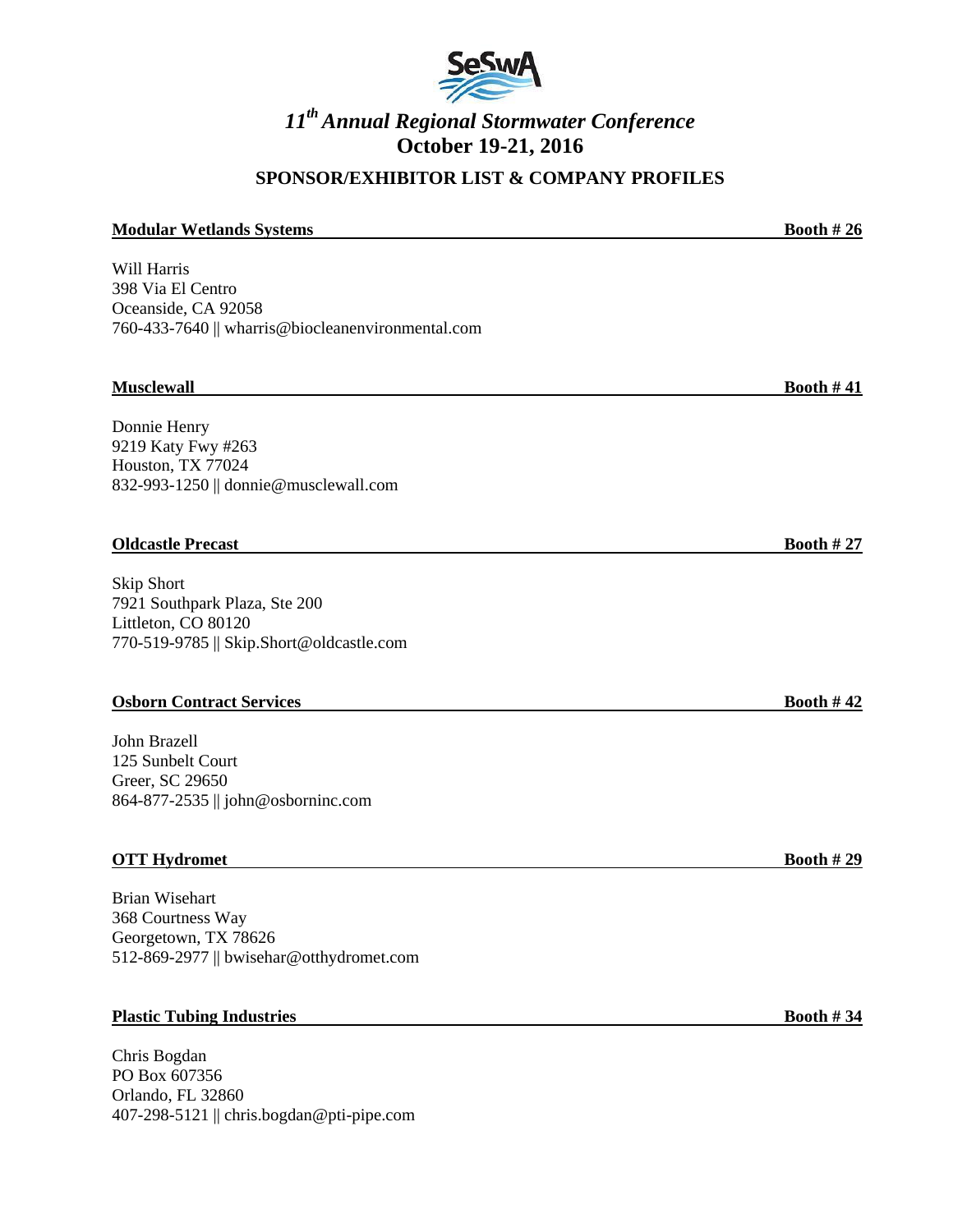

## **SPONSOR/EXHIBITOR LIST & COMPANY PROFILES**

# **Proshot Concrete Booth # 23** Tony McDougle 4158 Musgrove Road Florence, AL 35630 256-764-5941 || jworley@proshotconcrete.com **Southern Pipe & Supply Booth # 12** Scott Carpenter 108 St. Charles Drive Helena, AL 35080 205-520-8737 || scott.carpenter@southernpipe.com **Source One Environmental Booth # 43** Mason Jenkins 27 Dunwell Avenue Ashville, NC 28806 704-692-3887 || mason@uwronline.com **Storm Water Systems Booth # 9** Jason Davis 196 Industrial Blvd Cleveland, GA 30528 706-348-8201 ||jdavis@stormwatersystems.com

### **StormTrap Booth # 39**

Robert Criste 1287 Windham Parkway Romeoville, IL 60446 678-457-6775 || rcriste@stormtrap.com

#### **Sunshine Supplies Booth # 45**

Skip Ragsdale 1409 Republic Road Birmingham, AL 35214 205-674-5656 || sragsdale@sunshinesupplies.com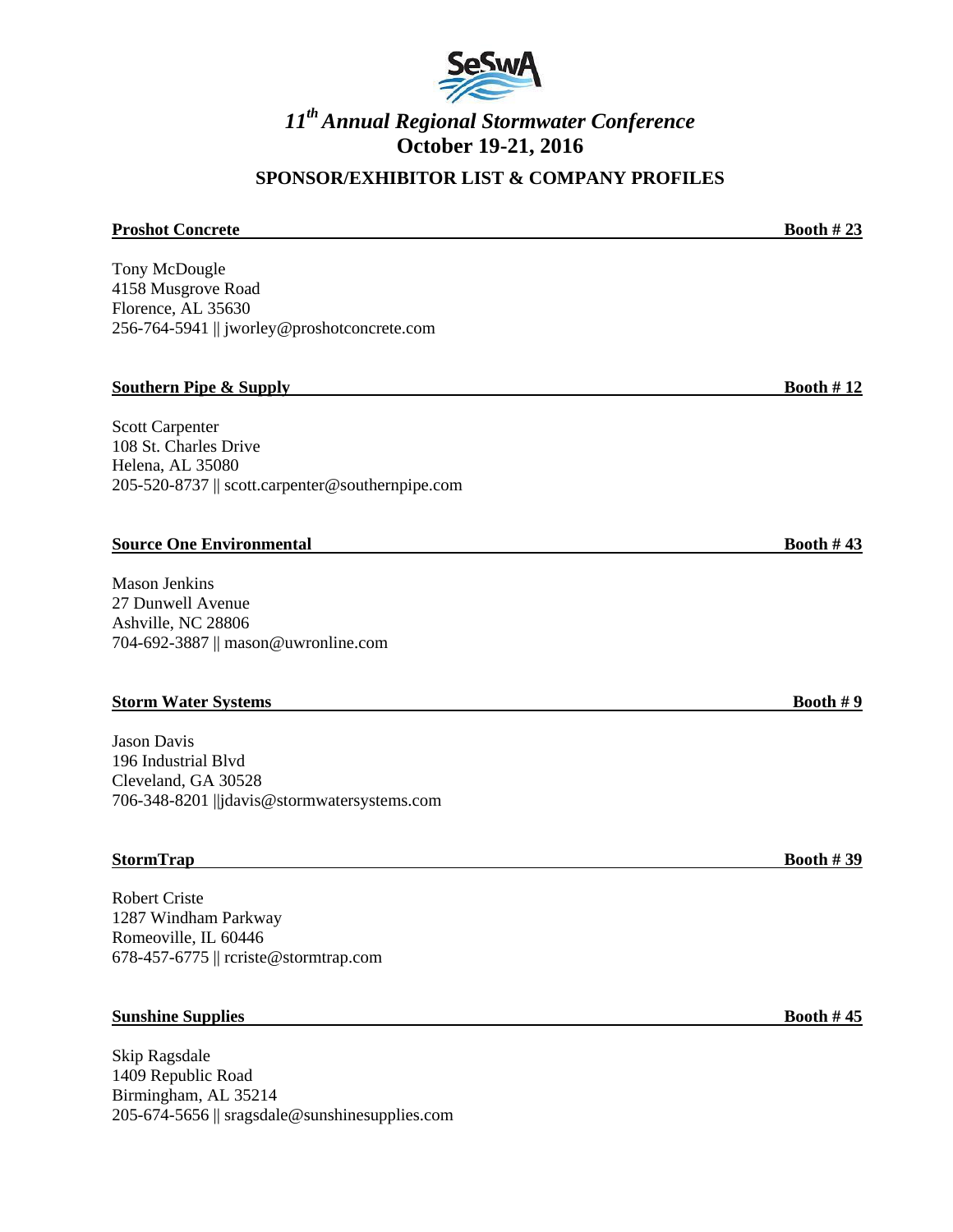

## **SPONSOR/EXHIBITOR LIST & COMPANY PROFILES**

# **Suntree Technologies Booth # 24 & 25** Carol Happel 798 Clearlake Road, Ste 2 Cocoa, FL 32922 321-637-7552 || carol@suntreetech.com **Super Sod/Patten Seed <b>Booth # 36** Ross Davies 609 Airport Road Lawrenceville, GA 30046 704-644-9996 || rdavies@supersod.com **SW Products Booth # 3** Jamie McCutchen 803 Roper Creek Drive Greenville, SC 29615 855-697-9333 || jamie@swproductsus.com

### **SWPPPTrack Booth # 47**

Tom Simon 2 Berea Commons, Ste 1 Berea, OH 44017 216-287-8236 || tsimon@SWPPPtrack.com

#### **Unit Paving Booth # 48**

Scott Michaud PO Box 49367 Charlotte, NC 28277 803-802-3770 || allison@unitpaving.com

Lydia Perry 14000 E Valley Blvd Industry, CA 91746 626-890-7078 || lydia@unitedstormwater.com

**United Storm Water Booth # 13 & Tote Bag Sponsor**